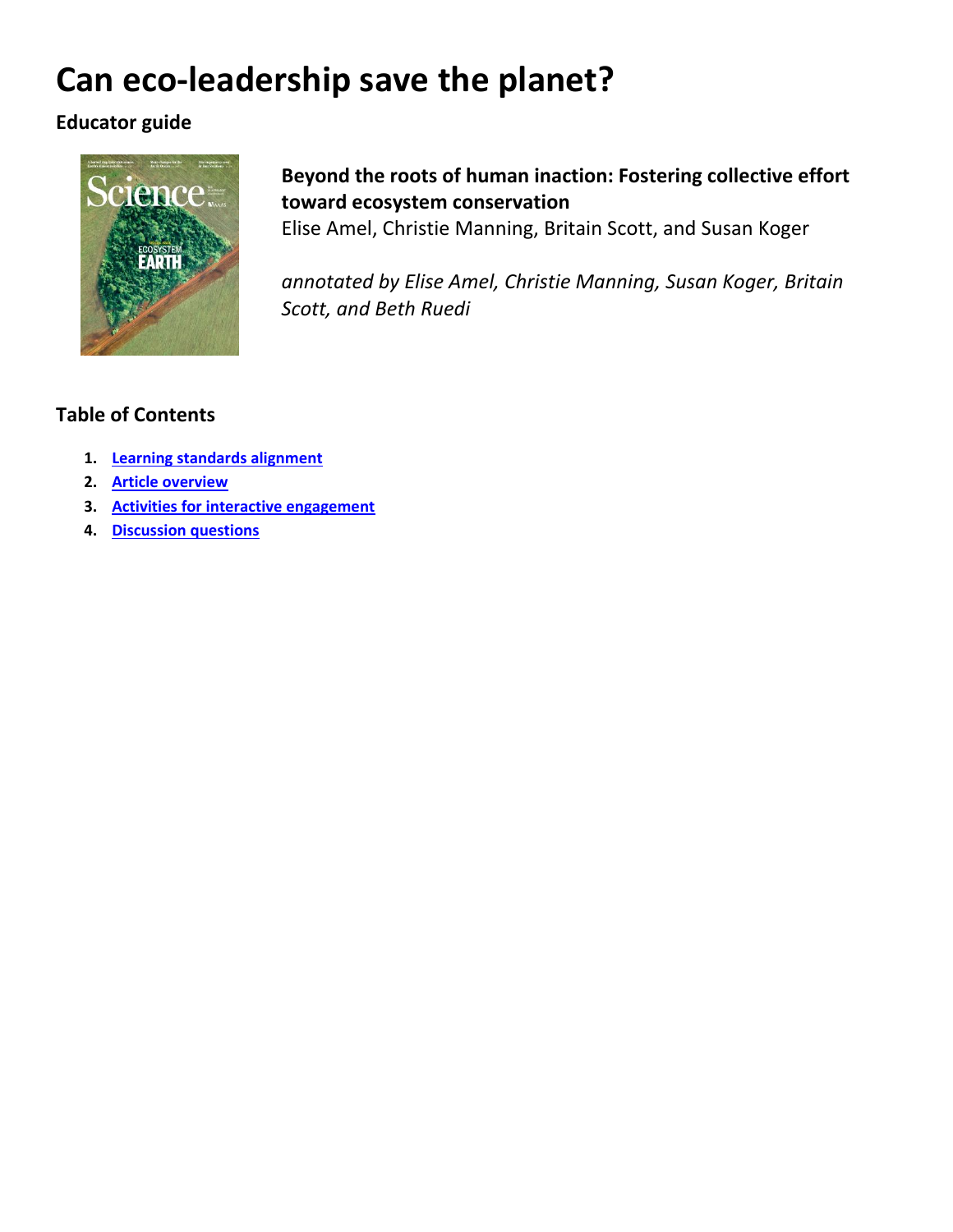## **Science in the Classroom MAAAS**

### <span id="page-1-0"></span>**1. Learning standards alignment**

**Learning Performance:** Students will evaluate a review article's evidence-based claim that ecologically harmful human behaviors are the root cause of Earth's environmental problems and that there are psychological barriers that prevent humans from changing these behaviors.

The following tables provide an overview of the learning standards covered by this article, including the A Framework for K-12 Science Education (Framework), Common Core State Standards English Language Arts-Literacy (CCSS ELA), Common Core State Standards Statistics and Probability (CCSS HSS), AP Science Practices, and Vision and Change for Undergraduate Education.

**Note that other connections are likely and that the information in this guide is just one step toward reaching the performance standards outlined below.** Where possible, activities and information will be marked with specific standards to which they are linked.

| A Framework for K-12 Science Education                                                                                                                                                                                                                                                                                                                                                                         |                                                                                                                                                                                                                                                                                                                                                                                  |                                                                                                                                                                                                            |  |  |  |
|----------------------------------------------------------------------------------------------------------------------------------------------------------------------------------------------------------------------------------------------------------------------------------------------------------------------------------------------------------------------------------------------------------------|----------------------------------------------------------------------------------------------------------------------------------------------------------------------------------------------------------------------------------------------------------------------------------------------------------------------------------------------------------------------------------|------------------------------------------------------------------------------------------------------------------------------------------------------------------------------------------------------------|--|--|--|
| <b>Science and Engineering Practices</b>                                                                                                                                                                                                                                                                                                                                                                       | <b>Disciplinary Core Ideas</b>                                                                                                                                                                                                                                                                                                                                                   | <b>Crosscutting Concepts</b>                                                                                                                                                                               |  |  |  |
| <b>Engaging in Argument from Evidence</b><br>(SEP7)<br>Evaluate the claims, evidence, and/or<br>reasoning behind currently accepted<br>explanations or solutions to determine the<br>merits of arguments.                                                                                                                                                                                                      | <b>ESS3.A: Earth Materials and Systems</b><br>The geological record shows that changes to<br>global and regional climate can be caused by<br>interactions among changes in the sun's<br>energy output or Earth's orbit, tectonic events,<br>ocean circulation, volcanic activity, glaciers,<br>vegetation, and human activities. These                                           | <b>Cause and Effect</b><br>Empirical evidence is required to differentiate<br>between cause and correlation and make<br>claims about specific causes and effects. (HS-<br>LS4-7), (HS-ESS3-1), (HS-ESS3-2) |  |  |  |
| Make and defend a claim based on evidence<br>about the natural world or the effectiveness of<br>a design solution that reflects scientific<br>knowledge and student-generated evidence.                                                                                                                                                                                                                        | changes can occur on a variety of time scales<br>from sudden (e.g., volcanic ash clouds) to<br>intermediate (ice ages) to very long-term<br>tectonic cycles. (HS-ESS2-4)                                                                                                                                                                                                         |                                                                                                                                                                                                            |  |  |  |
| Obtaining, evaluating, and<br>communicating information (SEP8)<br>Critically read scientific literature adapted for<br>classroom use to determine the central ideas<br>or conclusions and/or to obtain scientific<br>and/or technical information to summarize<br>complex evidence, concepts, processes, or<br>information presented in a text by<br>paraphrasing them in simpler but still accurate<br>terms. | <b>ESS3.C: Human Impacts on Earth</b><br><b>Systems</b><br>The sustainability of human societies and the<br>biodiversity that supports them requires<br>responsible management of natural resources.<br>Scientists and engineers can make major<br>contributions by developing technologies that<br>produce less pollution and waste and that<br>preclude ecosystem degradation. |                                                                                                                                                                                                            |  |  |  |
| Evaluate the validity and reliability of and/or<br>synthesize multiple claims, methods, and/or<br>designs that appear in scientific and technical<br>texts or media reports, verifying the data when<br>possible.                                                                                                                                                                                              | <b>ETS1.B: Developing Possible Solutions</b><br>When evaluating solutions, it is important to<br>take into account a range of constraints,<br>including cost, safety, reliability, and<br>aesthetics, and to consider social, cultural, and<br>environmental impacts. (Secondary to HS-<br>ESS3-2), (secondary HS-ESS3-4)                                                        |                                                                                                                                                                                                            |  |  |  |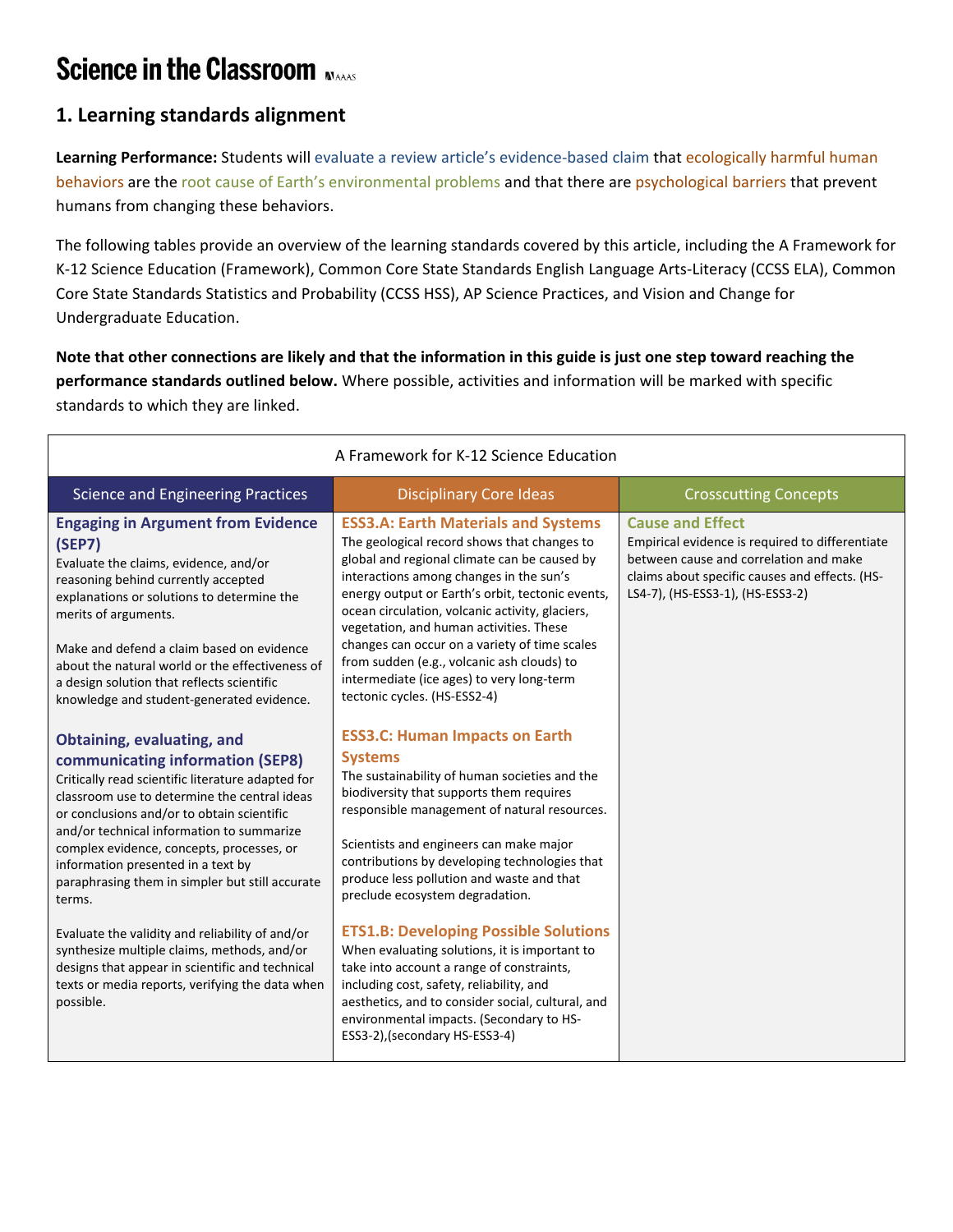# Science in the Classroom

| Common Core State Standards English Language Arts-Literacy                                                                                                                                                              |                                                                                                                                                                                                                                    |                                                                                                                                                                                                                                        |  |  |  |
|-------------------------------------------------------------------------------------------------------------------------------------------------------------------------------------------------------------------------|------------------------------------------------------------------------------------------------------------------------------------------------------------------------------------------------------------------------------------|----------------------------------------------------------------------------------------------------------------------------------------------------------------------------------------------------------------------------------------|--|--|--|
| Key Ideas and Details                                                                                                                                                                                                   | <b>Craft and Structure</b>                                                                                                                                                                                                         | Integration of Knowledge and Ideas                                                                                                                                                                                                     |  |  |  |
| <b>RST.9-10.1</b><br>Cite specific textual evidence to support<br>analysis of science and technical texts,<br>attending to the precise details of explanations<br>or descriptions.                                      | <b>RST.9-10.4</b><br>Determine the meaning of symbols, key terms,<br>and other domain-specific words and phrases<br>as they are used in a specific scientific or<br>technical context relevant to grades 9-10 texts<br>and topics. | <b>RST.9-10.8</b><br>Assess the extent to which the reasoning and<br>evidence in a text support the author's claim<br>or a recommendation for solving a scientific<br>or technical problem.                                            |  |  |  |
| <b>RST.9-10.2</b><br>Determine the central ideas or conclusions of a<br>text; trace the text's explanation or depiction<br>of a complex process, phenomenon, or<br>concept; provide an accurate summary of the<br>text. | <b>RST.9-10.5</b><br>Analyze the structure of the relationships<br>among concepts in a text, including<br>relationships among key terms (e.g., force,<br>friction, reaction force, energy).                                        | <b>RST.9-10.9</b><br>Compare and contrast findings presented in a<br>text to those from other sources (including<br>their own experiments), noting when the<br>findings support or contradict previous<br>explanations or accounts.    |  |  |  |
| RST.11-12.1<br>Cite specific textual evidence to support<br>analysis of science and technical texts,<br>attending to important distinctions the author<br>makes and to any gaps or inconsistencies in the<br>account.   | <b>RST.9-10.6</b><br>Analyze the author's purpose in providing an<br>explanation, describing a procedure, or<br>discussing an experiment in a text, defining the<br>question the author seeks to address.                          | RST.11-12.8<br>Evaluate the hypotheses, data, analyses, and<br>conclusions in a science or technical text,<br>verifying the data when possible and<br>corroborating or challenging conclusions with<br>other sources of information.   |  |  |  |
| RST.11-12.2<br>Determine the central ideas or conclusions of a<br>text; summarize complex concepts, processes,<br>or information presented in a text by<br>paraphrasing them in simpler but still accurate<br>terms.    | RST.11-12.4<br>Determine the meaning of symbols, key terms,<br>and other domain-specific words and phrases<br>as they are used in a specific scientific or<br>technical context relevant to grades 11-12 texts<br>and topics.      | RST.11-12.9<br>Synthesize information from a range of<br>sources (e.g., texts, experiments, simulations)<br>into a coherent understanding of a process,<br>phenomenon, or concept, resolving<br>conflicting information when possible. |  |  |  |
|                                                                                                                                                                                                                         | RST.11-12.5<br>Analyze how the text structures information or<br>ideas into categories or hierarchies,<br>demonstrating understanding of the<br>information or ideas.                                                              |                                                                                                                                                                                                                                        |  |  |  |
|                                                                                                                                                                                                                         | RST.11-12.6<br>Analyze the author's purpose in providing an<br>explanation, describing a procedure, or<br>discussing an experiment in a text, identifying<br>important issues that remain unresolved.                              |                                                                                                                                                                                                                                        |  |  |  |

| AP Science Standards                                                                                                                                                  |                                                                                                                                                                              |  |  |  |
|-----------------------------------------------------------------------------------------------------------------------------------------------------------------------|------------------------------------------------------------------------------------------------------------------------------------------------------------------------------|--|--|--|
| AP Science Practices                                                                                                                                                  | AP Biology Content Standards                                                                                                                                                 |  |  |  |
| <b>Science Practice 7 (SP7)</b><br>The student is able to connect and relate knowledge across various<br>scales, concepts, and representations in and across domains. | <b>Essential knowledge 4.B.4: Distribution of local and global</b><br>ecosystems changes over time. (EK4.B.4)<br>Human impact accelerates change at local and global levels. |  |  |  |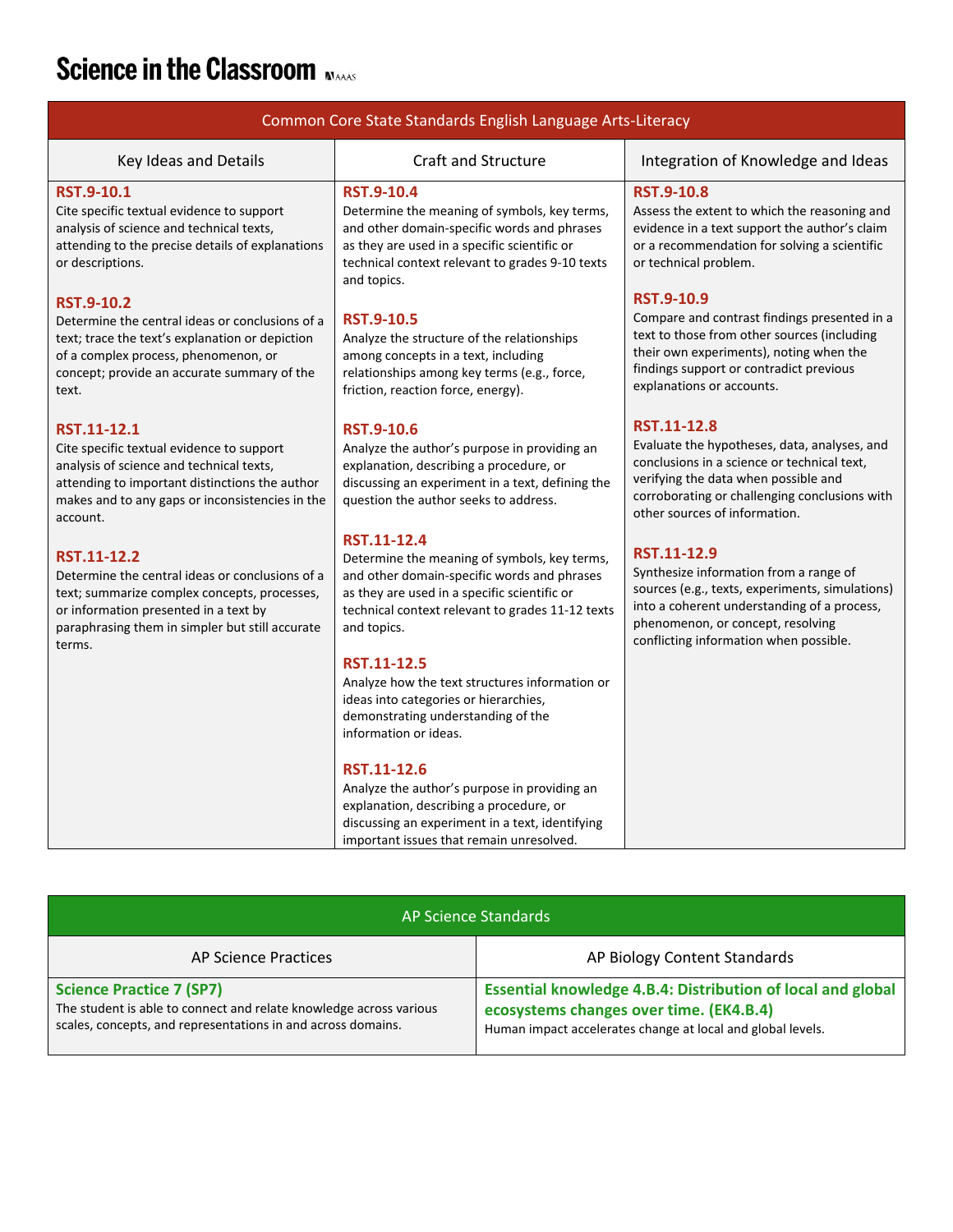## **Science in the Classroom November**

| Connections to the Nature of Science                                                                                                                                                                                                                                                                                                       |                                                                                                                                                                         |  |  |  |
|--------------------------------------------------------------------------------------------------------------------------------------------------------------------------------------------------------------------------------------------------------------------------------------------------------------------------------------------|-------------------------------------------------------------------------------------------------------------------------------------------------------------------------|--|--|--|
| Vision and Change for Undergraduate Biology Education<br>Core Competencies and Disciplinary Practices                                                                                                                                                                                                                                      | A Framework for K-12 Science Education<br>Understandings About the Nature of Science                                                                                    |  |  |  |
| Ability to understand the relationship between science<br>and society<br>Identify social and historical dimensions of biology practice: evaluating<br>the relevance of social contexts to biological problems, developing<br>biological applications to solve societal problems, evaluating ethical<br>implications of biological research | Scientific Knowledge is Based on Empirical Evidence<br>Science arguments are strengthened by multiple lines of evidence<br>supporting a single explanation. (HS-ESS3-5) |  |  |  |

### <span id="page-3-0"></span>**2. Article Overview**

#### **Article summary (recommended for educator use only)**

This review article synthesizes the current body of evidence examining the psychology underlying human inability to correct behaviors causing major disruptions to Earth's ecosystems. Human behavior is placed in the context of internal and external motivations and pressures, providing a framework for understanding human choices leading to the destruction of our own habitat, despite our exposure to the growing body of evidence that this destruction is causally related to our choices. The article closes with evidence-based suggestions for behavioral modifications that can be accomplished individually and collectively, which would result in more sustainable, less harmful choices.

#### **Importance of this research**

Though many studies of sustainability refer to "environmental problems," the field of conservation psychology is redefining ecosystem disruptions and destruction as an issue of human behavior. Human behaviors have been intensively explored in the field of psychology, revealing internal drivers (such as emotions, beliefs, values, and attitudes) and external drivers (such as immediate danger or discomfort, social contexts, roles, and rules). Given the difficulty of considering the big picture—weighing long-term benefits with short-term benefits and choosing the behavior that provides the most optimal result overall—humans suffer from an inability to correct behaviors harmful to their own habitat. Considering interventions that have successfully changed behaviors in individuals, psychologists are realizing that much of the change must also be collective and collaborative, as external societal drivers have a substantial effect on human behavior. To truly sustain human habitation of Earth, motivated "sustainability leaders" will need to inspire collective action that results in a major behavioral shift.

#### **Experimental methods**

There are no experimental methods presented in this article. This paper is especially useful for having students explore secondary scientific literature, comparing it to primary literature. The article is not reporting results and conclusions from a set of experimental methods. Rather, this review is meant to synthesize results and conclusions from previous experiments, choosing the most promising evidence to create or explore a framework for the field of study (in this case, producing a set of conclusions for how best to correct human behaviors to prevent further disruption and destruction of Earth's ecosystem).

#### **Conclusions**

- Change perception of "environmental problems" to "human behavioral problems," and begin to use psychological tools to shift human behavior to sustainable habits.
- Use Community-Based Social Marketing (CBSM) approach to address sustainable behavior on an individual level; there is evidence that this method is effective.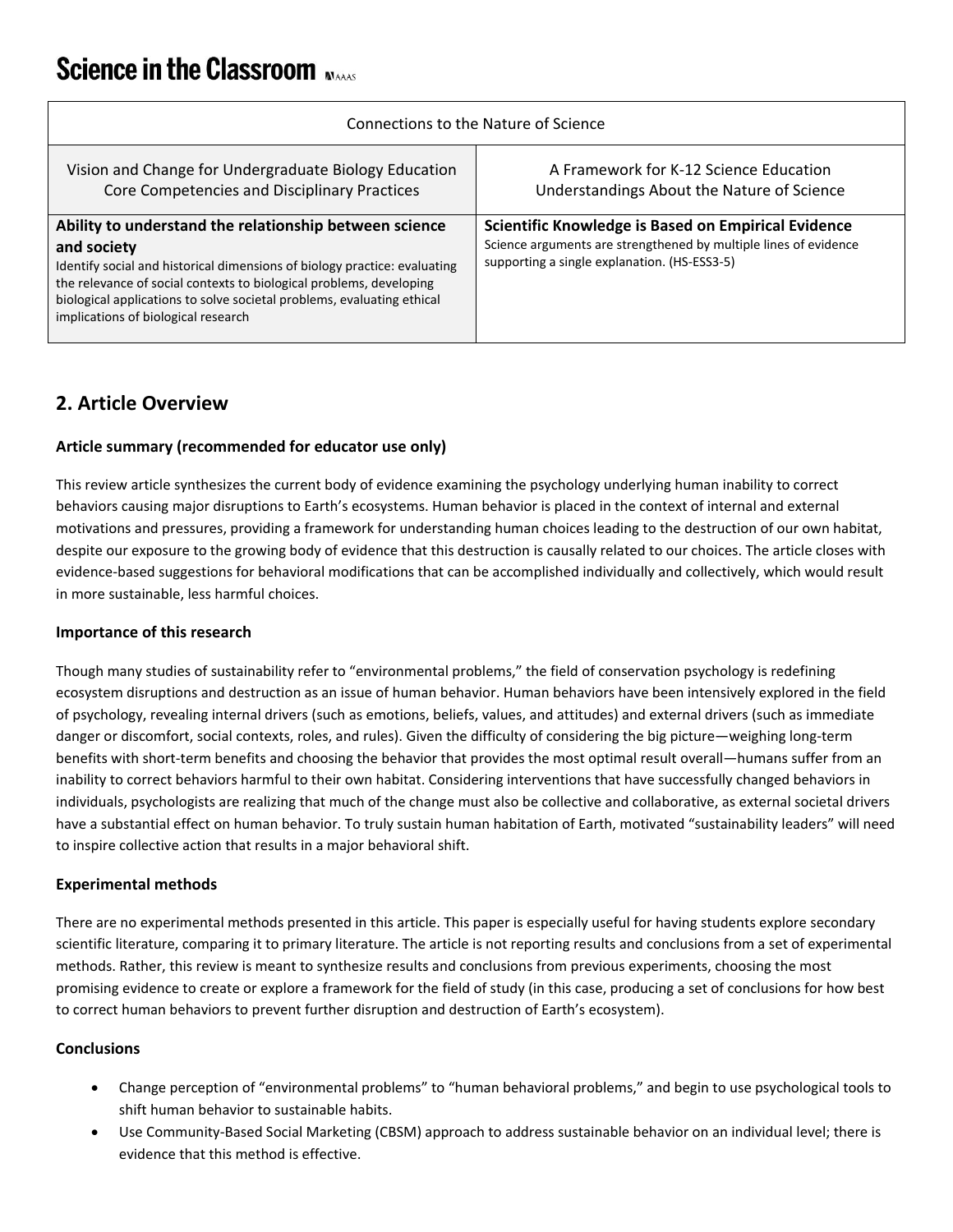## **Science in the Classroom MAAAS**

- A larger-scale collective change must also occur in response to the rapid, widespread destruction of the Earth ecosystem.
- Research investigating political psychology may prove invaluable for understanding how to motivate collective behavioral change.
- For effective collective action, people must:
	- o consider sustainability actions the "norm" within their social groups;
	- o believe that their individual actions are impactful;
	- o feel a sense of urgency about these issues; and
	- o feel confident that there are possible solutions (i.e. that it's not too late)
- Emboldened leaders within existing formal organizations can lead a change in the mission and worldview of their organization and its members.
- Methodical approaches must be implemented for successful, institutional-level change; mentoring and inquiry-driven education programs have been effective.
- Research focusing on indigenous cultures and their knowledge of ecological conditions has demonstrated that human behavior can respond to changes in those conditions. Other research shows that modern human behavior can shift to more sustainable practices, *if* the individual feels connected to nature. Several methods are suggested for helping people connect to nature in our current urbanized environment.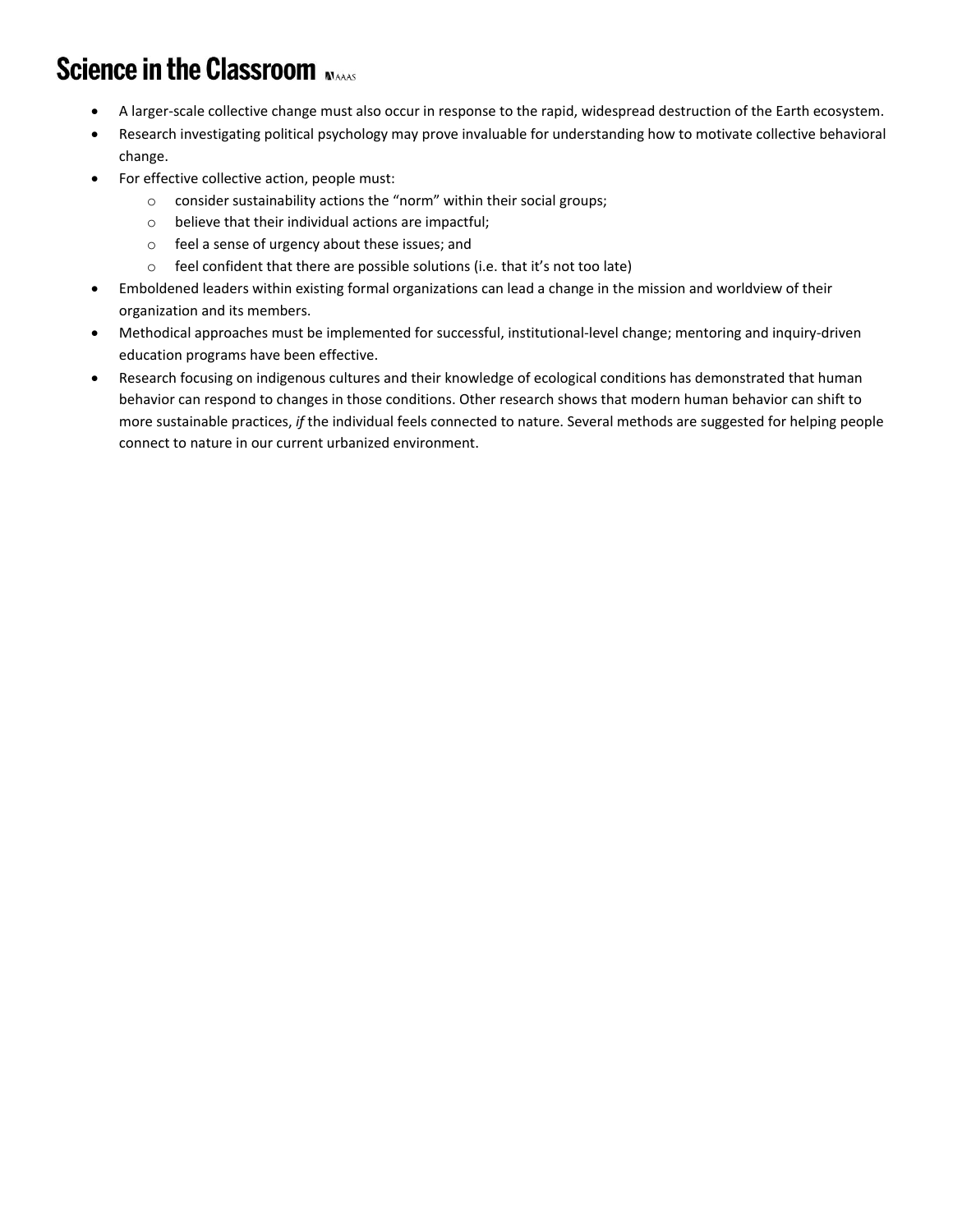## **Science in the Classroom MAAAS**

### <span id="page-5-0"></span>**3. Activities for interactive engagement**

**Learning Performance:** Students will evaluate a review article's evidence-based claim that ecologically harmful human behaviors are the root cause of Earth's environmental problems and that there are psychological barriers that prevent humans from changing these behaviors.

#### **Primary literature vs. secondary literature**

Students use the annotated list of references and compare these papers to the review paper. Students will evaluate what differentiates primary and secondary sources of scientific evidence. Comparing one or two of the cited papers to the review, students can decide if the review accurately summarized the results of the primary literature.

#### **Exploring the collaborative nature of science**

Using this review of the current literature in a specific field, students will explain how each research project builds on the published work of at least one other independent group of scientists, and reflect on the statement that scientific knowledge is a "community effort."

#### **Science in the news**

Students explore news stories in the Related Resources tab and evaluate the stories for tone, accuracy, missing information, etc. They may then write their own news stories on the article.

#### **The next steps**

Students design a follow-on experiment to this review that either addresses flaws or unanswered questions in the research at hand, or builds on it to explore a new question.

**SEP8 RST.9-10.1/RST.11-12.1 RST.9-10.6/RST.11-12.6 RST.9-10.9/RST.11-12.9 SP7**

**SEP7 RST.9-10.1/RST.11-12.1 RST.9-10.5/RST.11-12.5 RST.9-10.6/RST.11-12.6 RST.9-10.8/RST.11-12.8**

| SEP7                   |
|------------------------|
| SEP8                   |
| RST.9-10.1/RST.11-12.1 |
| RST.9-10.2/RST.11-12.2 |
| RST.9-10.6/RST.11-12.6 |
| RST.9-10.8/RST.11-12.8 |
| RST.9-10.9/RST.11-12.9 |
| SP7                    |
|                        |

**ESS3.C ETS1.B EK4.B.4**